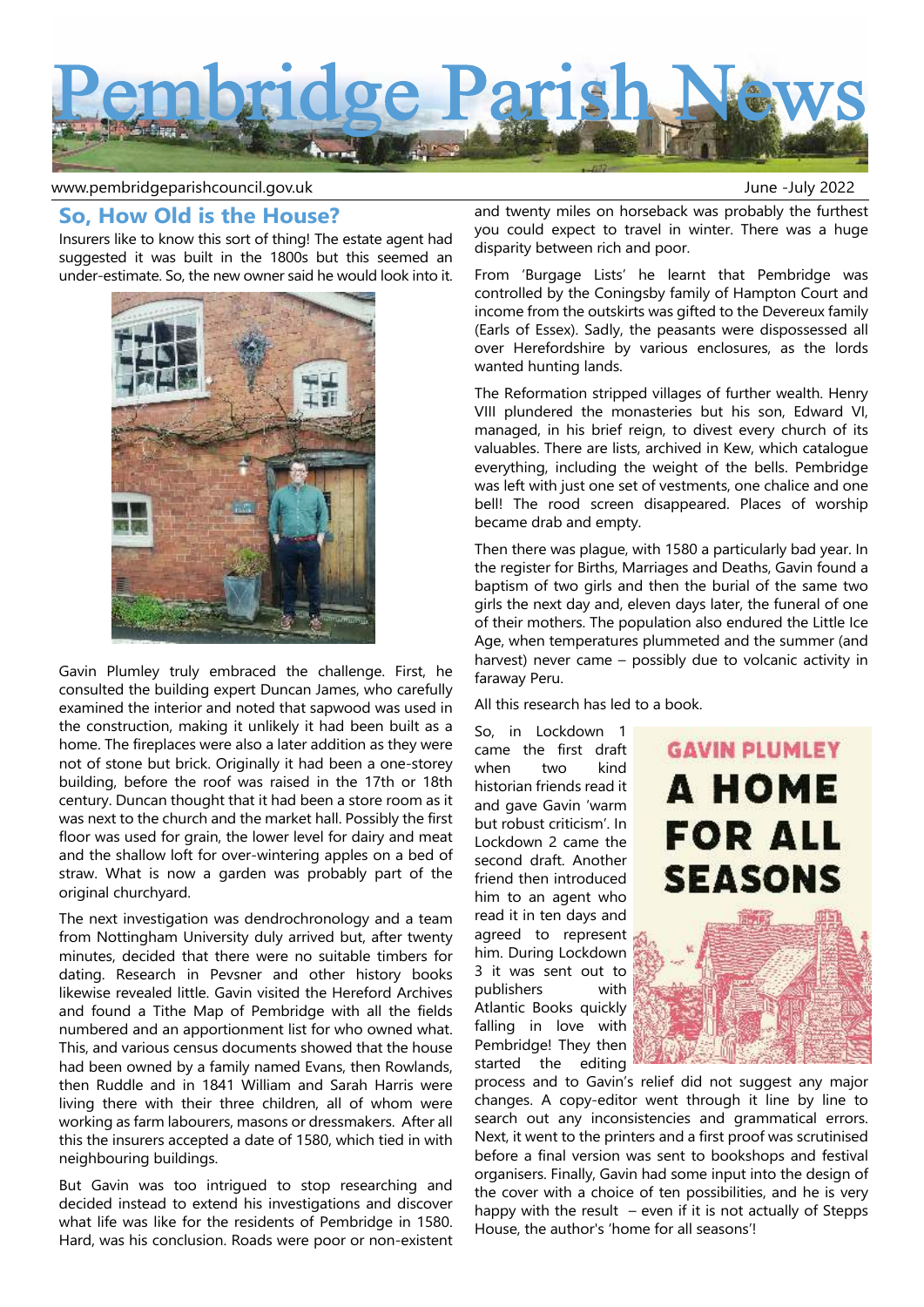# **Diary**

# **Pembridge Coffee Mornings:**

*Sat June 18th & Sat July 16th 10.30 - 12.00 Pembridge Village Hall.*

# **Hay Festival:**

 John Bulmer and Billie Piper  *Friday, May 27th 11.30 am* Gavin Plumley talks to Horatio Clare *Friday, June 3rd 8.30 pm*

# **Pembridge Platinum Jubilee Celebrations:**

 2- 5 June 2022 www.events4pembridge.co.uk www.facebook.com/pembridgevillagecommunity

# **Pembridge Village Hall Bookings**

Please contact Lizzie Sharpe 01544 388488 for any enquiries

## **Pembridge Film Nights** See pembridgefilmnights.org.uk or phone 01544 387571

Facebook.com/pembridgevillagecommunity

## **Hanging Basket Competition:**

This year , it would make the village colourful for the jubilee if everyone planted their hanging baskets and front of house in royal colours (red, white and blue or silver and purple). These will be judged in July with 1st prize £20, 2nd prize £15, 3rd prize £10 for hanging baskets and front of house.

# **Falklands40**

This year marks the 40th anniversary of the Falklands Conflict which many see as a turning point in our pride as a nation in our ability to defend our far flung borders with a typical military " can do" attitude. The putting together of a task force at very short notice.

The Pembridge branch of the Royal British Legion will commemorate the ending of the conflict 40 years ago on the **14th June** around the war memorial at 1400.

It has to be a small event as its a weekday and the A44 is a busy road but if you served then, know someone who served or were involved in some way, do join us. Some members of the branch will wear their berets, a sight we don't see often.

The beret is a very important thing to the military, is often hard won as many of you will have seen in the documentary on BBC i-player about the Royal Marine Commando (one of these will be worn on the 14th) hard won too are the sand coloured ones (probably kept quietly at home) and the maroon denoting the Paras. If you have a moment, Google "British Army berets" and see the 17 different colours. Incidentally the Tank regiment chose black to hide oil stains!

For more information about the 14th June - Graham Hudson 07770635897

# **Jubilee Garden**

You may remember how members of Pride in Pembridge met up with Pride in Brixham and were very impressed with their Brixham gardens. Well, this led to PiP looking for a suitable place to create a garden and spotting the overgrown area behind the back wall of the Red Lion. Clearly this had been a church garden judging by the daffodils, snowdrops and euphorbias but was sadly overgrown with weeds and snowberry bushes. With permission from the Church and the support of Cliff (Red Lion), many Thursday mornings were devoted to digging out the weeds and rubble, with snowdrops and daffodils preserved in pots for planting around the village. Once the ground was cleared, Catherine Janson, a professional garden designer, enthusiastically lent us her expertise and designed a planting scheme and sourced the plants at cost price. As this year is the Queen's Platinum Jubilee it was decided to colour-scheme the garden in shades of purple and silver. All the plants were funded by PiP. Things are growing nicely and the ground is hoed and watered by PiP volunteers. This garden will be 'unveiled' on June 2nd by the Lord Lieutenant of Herefordshire.



# **Editor Vacancy - Technical Details:**

 As you will see from the Clerk's report, I have decided to stop editing the Pembridge Newsletter after six years. I had no desktop publishing experience when I started and was greatly helped by Bob Pearce, the previous editor – whose template I still use. He ensures that it reaches the printers in a perfect form and also deals with the advertising inserts. I would like to thank him for his patient tutoring over the last six years. I would also like to thank the many people who agreed to talk to me about their businesses, crops, books etc which occupied the front pages. It has been lovely meeting you all and I have found it very interesting. I use Serif Page Plus X8 and there is a starter edition free to download. I paid about twenty pounds for X8 as it came with an instruction manual. There appears to be an SerifPagePlusX9 version to buy (£41) but also a free download of X9. No expensive Office package is required as I also use Libresoft Office (free) for documents.

I will probably do the August-September newsletter, unless someone applies straight away, but the October-November edition will be in new hands. I am happy to talk to anyone who might be interested. It is a great way to increase your skill set, meet lots of people and find out what is going on!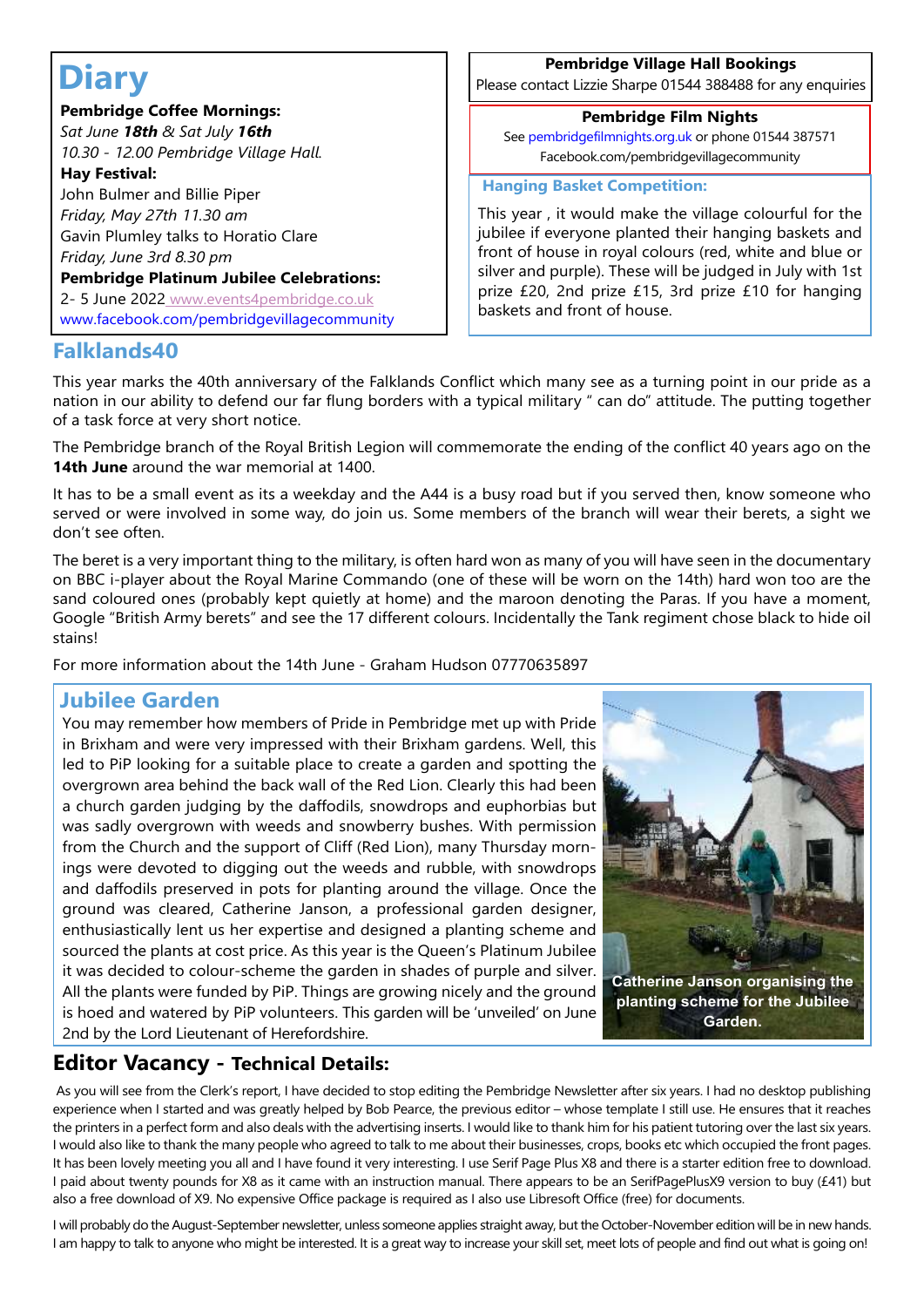# **Pembridge Parish Council**

# **From your local County Councillor Roger Phillips rjphillips@herefordshire.gov.uk**

# **Pembridge 20 mph initial feedback**

 Before the 20 mph speed limit was introduced in Pembridge a seven day monitoring of speeds under the 30 mph was done in February. A further exercise was carried out just after the installation of the new limit and several other surveys will be done to evaluate the impact of the various measures as they are implemented.

 The four locations are – in west street by the pump house not far from Suckley lane junction; East street by the Oak house; Bridge street near Bank house and Bearwood lane by Eishken. Clearly speeds on the edge of the limits will probably be higher but these sites will be consistently used by the council to understand better the impact of reducing speed limits - Figures are 85% percentile.

 It is early days yet and we need to get all the figures by the end of the year but it does indicate that the new limit is having an impact although not everywhere; with some speeds not changing at all .

Feedback generally from residents is that the measure is positive and they look forward to the further installations. The Parish Council will be consulted on the new lining of Bridge street similar to the rest of the village later in the year.

| <b>Travelling Direction</b>   | Pre 20 mph         | Post 20mph        |
|-------------------------------|--------------------|-------------------|
| Bridge Street (North/South)   | 33.3 mph/ 33.4 mph | 28.5mph/ 31.4 mph |
| West Street<br>(East / West)  | 32.3 mph/ 31.3 mph | 28.3 mph/ 31.4mph |
| East Street<br>( East / West) | 33.4 mph/33.5mph   | 33.4 mph/33.5 mph |
| Bearwood Lane (East/West)     | 23.6 mph/ 23.4 mph | 23.6mph/ 23.4 mph |

#### **Turnpike Travellers site**

 As residents know the 6 pitch travellers site at Turnpike between Pembridge and Shobdon has been closed for some time and is in need of extensive repair and renewal. The council also has plans also to expand it to 10 pitches with a play area, and brought some plans to the parish council to consult on. Herefordshire council has changed these plans creating a new entrance on the Kingspan highway against local and my own recommendations. The planning application is out for public consultation.

# **Parish Council News**

**Parish Council Accounts 2021-22** The accounts for 2021-22 have been scrutinised by our official internal auditor and are due to be approved by Parish Council in readiness for submission to the external auditor PPK Littlejohn in June. The Parish Council would like to thank internal auditor Mrs Anne Pickup for her help and support checking the financial statement each year.

**Parish Magazine – Editor Vacancy** Would you have a few hours to spare to edit, produce and arrange print of the Pembridge Parish magazine? The Parish Council produces this magazine every two months, this task couldn't be done without the super work of our volunteer editor Judy Rogers. Judy has been editing the magazine for 6 years now and had decided it's time to hang up her hat to concentrate on other things. Many thanks Judy, your time and hard work is much appreciated.

If you are interested and have computer skills, time and imagination please contact the clerk: clerk@pembridgeparishcouncil.gov.uk

**Queen's Platinum Jubilee and Green Canopy Events** There will be a variety of events taking place in Pembridge for the Queens Jubilee 2nd – 4th June 2022. You will have all received a fantastic brochure of events. Please do pop along and join in to support some or all of the events. 70 years ago, Pembridge villagers would have been, sweeping, tidying and even scrubbing their frontages to celebrate the Coronation. Now it's our turn to get the village tip top to celebrating the Queen's Platinum Jubilee on the 4th June.

#### **Report all highway or footpath issues straight onto the Herefordshire Council website**

If you find a pothole or footpath problem anywhere in Herefordshire you can report it on Herefordshire Council website. All reports are logged and updated immediately onto the council's database. If you would like to report a pothole log on to: www.herefordshire.gov.uk and navigate through the transport and highways section.

#### **Footpaths**

Now the growing season is upon us some landowners it is your responsibility to restore footpaths after sowing or ploughing. The path must be apparent within 24 hours of sowing/ploughing, 14 days if a new crop. Fields growing grass for pasture, silage or haymaking are exempt. The Parish footpaths officer's duty is by law to report any instances to the highways authority who will then make a case against the landowner. Members of the public are entitled (by law) to walk across any crop if they are following the line of the path.

#### **Next Parish Council Meeting Dates:**

Wednesday June 15th - Parish Hall 7.30pm Wednesday July 20th - Parish Hall 7.30pm No planned meeting in August